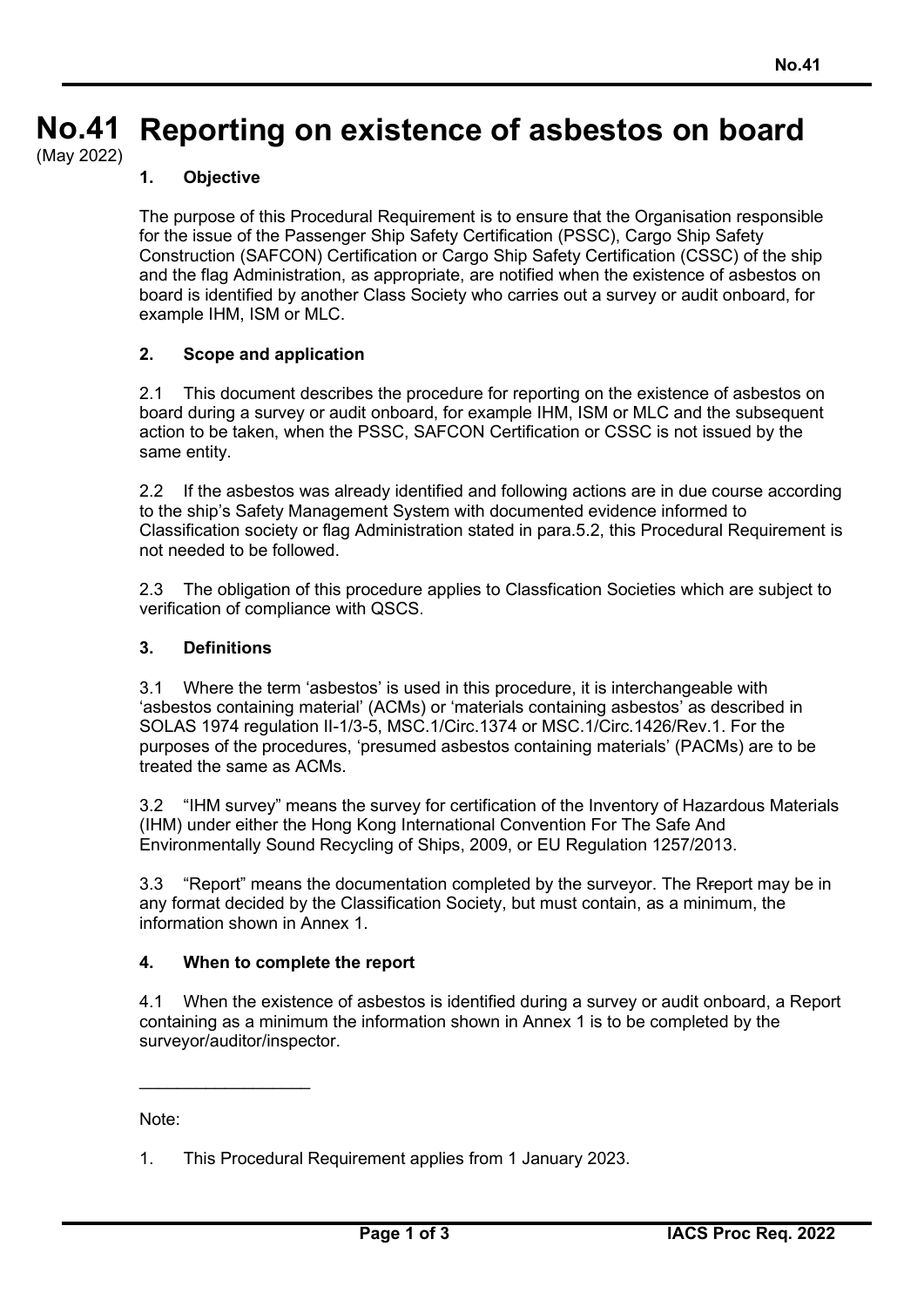#### **No.41 5. Reporting**

(cont)

5.1 The Report shall be given to the Master or company for their consultation with the Classification Society responsible for the issue of the PSSC, SAFCON Certification or CSSC of the ship, and/or the flag Administration.

- 5.2 The surveyor/auditor/inspector shall send the Report to either:
	- a. the Classification Society that issues the PSSC, SAFCON Certification or CSSC and to the flag Administration of the ship if specifically required and in accordance with the flag Administration requirements. The contact details of the Classification Society can be found on the IACS website: www.iacs.org.uk, located under: PR17 and PR18 Contact Details, or
	- b. the flag Administration, if the PSSC, SAFCON or CSSC survey, as appropriate, is carried out by the flag Administration.

The Report is to be forwarded within 10 working days from the completion date of survey/ audit/ inspection regardless of whether or not the asbestos is judged to be prohibited by SOLAS.

If for any reason the Report is not sent within 10 working days, the Classification Society shall document reasons for the delay.